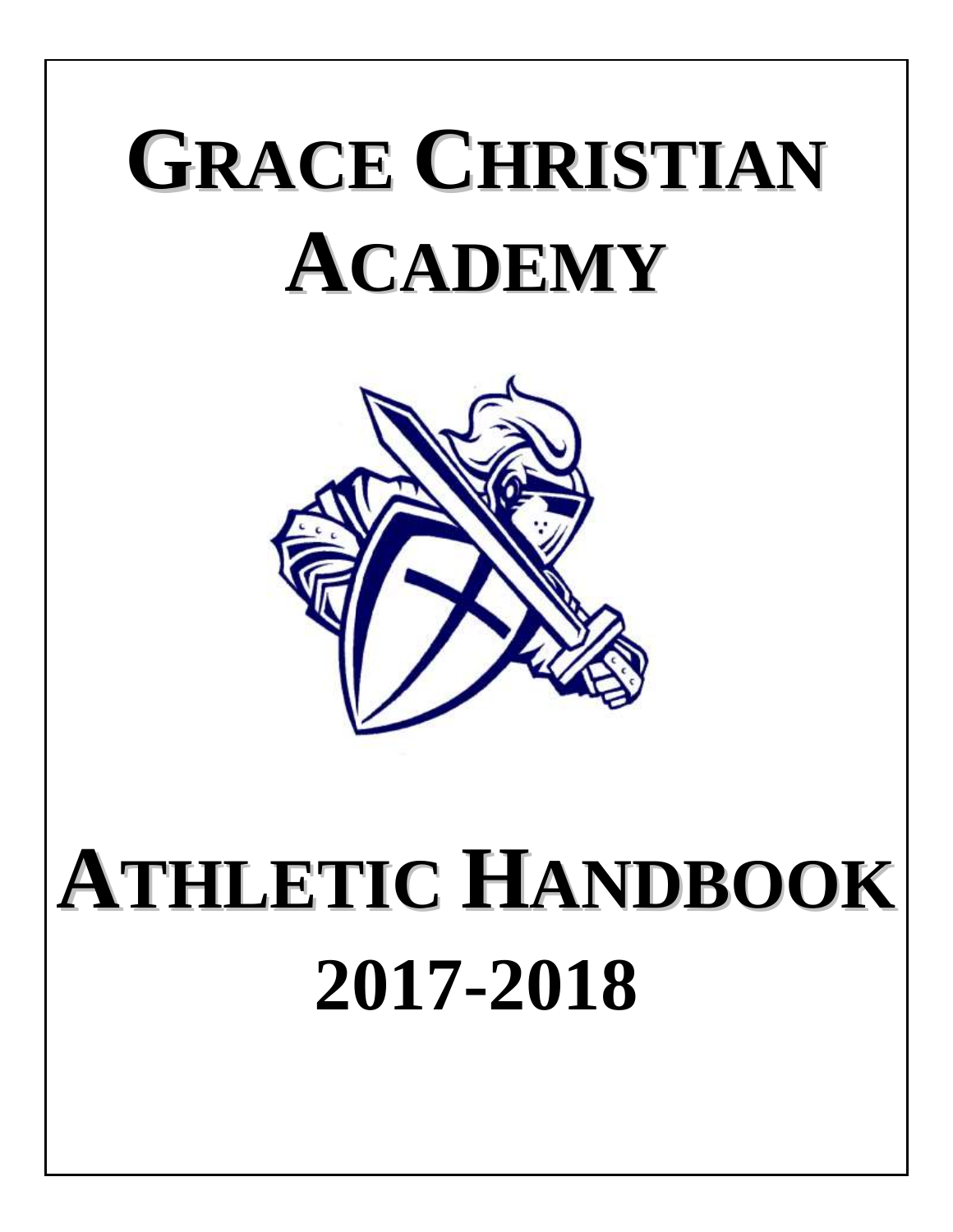## **GRACE CHRISTIAN ACADEMY ATHLETIC POLICY MANUAL**

**"And whatever you do, whether in word or deed, do it all in the name of the Lord Jesus, giving thanks to God the Father through him." Colossians 3:17**



#### **GCA ATHLETIC MISSION**

Grace Christian Athletics exists to provide an opportunity for students to utilize athletics and athletic contests as a means to bring glory to God by displaying their talents as an act of worship to God in an effort to influence others in the name of Christ.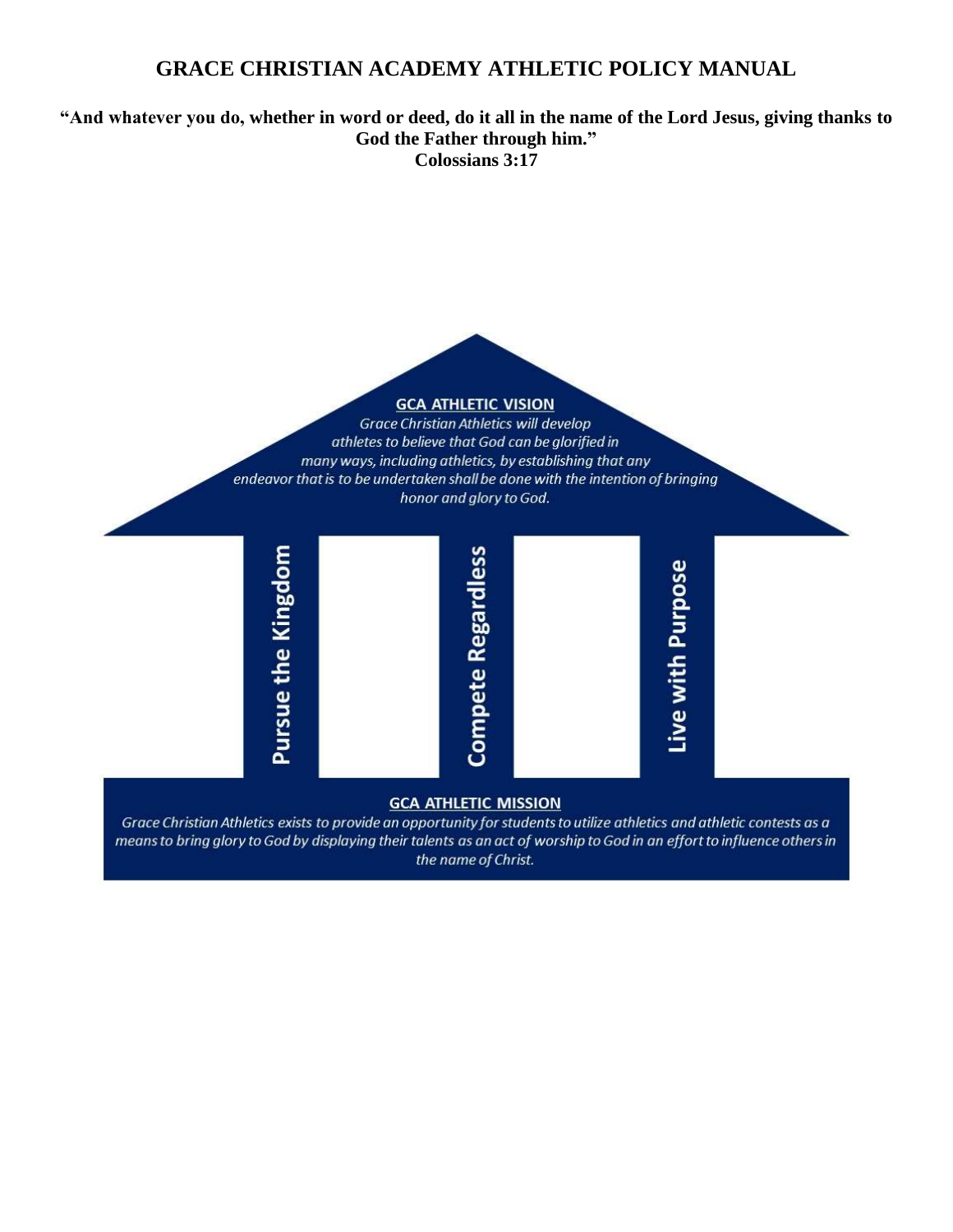#### **Pursue the Kingdom (Matthew 6:33)**

- "But seek first the kingdom of God and his righteousness, and all these things will be added to you."
	- $\triangleright$  We are to seek the things of God over the things of the world
		- $\triangleright$  We are to do the right things (Galatians 6:9)
		- $\triangleright$  We are to submit to authority (Titus 3:1-3)
			- Coaches: Administration, Conference Guidelines, IHSA Guidelines, Handbook Guidelines, Game Officials, Assistant Coaches to Head Coaches, lower level coaches to higher level coaches
			- Players Coaches, Game Officials, Administration, Teachers (Matthew 10:24)
		- $\triangleright$  We are to participate in sports with a Christian Worldview

| <b>Christian Worldview</b>                                        | <b>Sports Worldview</b>                                                  |
|-------------------------------------------------------------------|--------------------------------------------------------------------------|
| Sports are a gift from God                                        | Sports can become a God in and of themselves                             |
| Love for games                                                    |                                                                          |
| Thrill of competition                                             |                                                                          |
| Sense of community                                                |                                                                          |
| <b>Sports are God created</b>                                     | Sports are meant for competition and physical activity only              |
| Development of mind                                               |                                                                          |
| Development of body                                               |                                                                          |
| Development of spirit                                             |                                                                          |
| Opportunity to put faith into practice                            | Self-indulgent behavior                                                  |
| Utilize God-given gifts for the glory of God                      | Bring glory to self                                                      |
| God intended purposes for competition                             | Win at all costs                                                         |
| Playful Antagonism                                                | Hatred for Opponent                                                      |
| Growth<br>$\circ$                                                 |                                                                          |
| Friendship<br>$\circ$                                             |                                                                          |
| Enjoyment<br>$\circ$                                              |                                                                          |
| Maximize Effort                                                   |                                                                          |
| <b>Opportunity to witness</b>                                     | Opportunity to achieve fame                                              |
| Utilize abilities and character                                   |                                                                          |
| Training is an opportunity to maximize God-given physical talents | Training to achieve the esteem of others and/or self-harming<br>training |
| Sports are a part of God's sovereignty                            | <b>Personal desire for success</b>                                       |
| God cares about our attitude, effort and intent behind            | Winning is the only thing and the outcome is all that                    |
| competing and how we exhibit each of these                        | matters                                                                  |
| characteristics, win or lose                                      |                                                                          |
| Self-governance of the rules of the game                          | Seeking advantage in the game                                            |
| Self-accountability                                               | Official manipulation                                                    |
| Utilizing sports to grow faith                                    | Utilizing competition and practice with the only intent to win the       |
|                                                                   | game                                                                     |
| Utilizing sport to display grit and grace                         | Being obsessed with the sport                                            |

#### **Compete Regardless (Colossians 3:17)**

- $\bullet$ **"**And whatever you do, in word or deed, do everything in the name of the Lord Jesus, giving thanks to God the Father through him."
	- $\triangleright$  Competition gives us the opportunity to display our best for the Lord
		- We should live this way in all areas of life (academic, spiritual, relational, practice)
	- Control the Controllable
		- **Figure 1.5** Focus on effort, attitude and intentionality
			- o We must play every minute of every game in the same manner, to the best of our abilities.
			- o The score, the opponent, the number of fans, and the officials should have no impact on our ability to compete at our highest level. WE CANNOT CONTROL THESE FACTORS.
		- We can control our effort, attitude and intentions behind what we do
	- $\triangleright$  Focus on us, not them (Proverbs 16:3)
		- When we compete, we must have an understanding of the opponent (to have a game plan)
		- Our primary focus should be on our effort, our attitude and our intentionality in regards to maximizing the usage of our abilities to bring glory and honor to the Lord
		- Our focus should not be on external factors that include our feelings for the other team, what the score of the game last year was, who the officials are
	- $\triangleright$  Focus on the self in regards to the contribution to the team
		- An individual team member needs to focus on what gift they bring to the team that contributes to the overall success of the team
			- o What role does an individual play on the team? Starter, back-up, role player, encourager?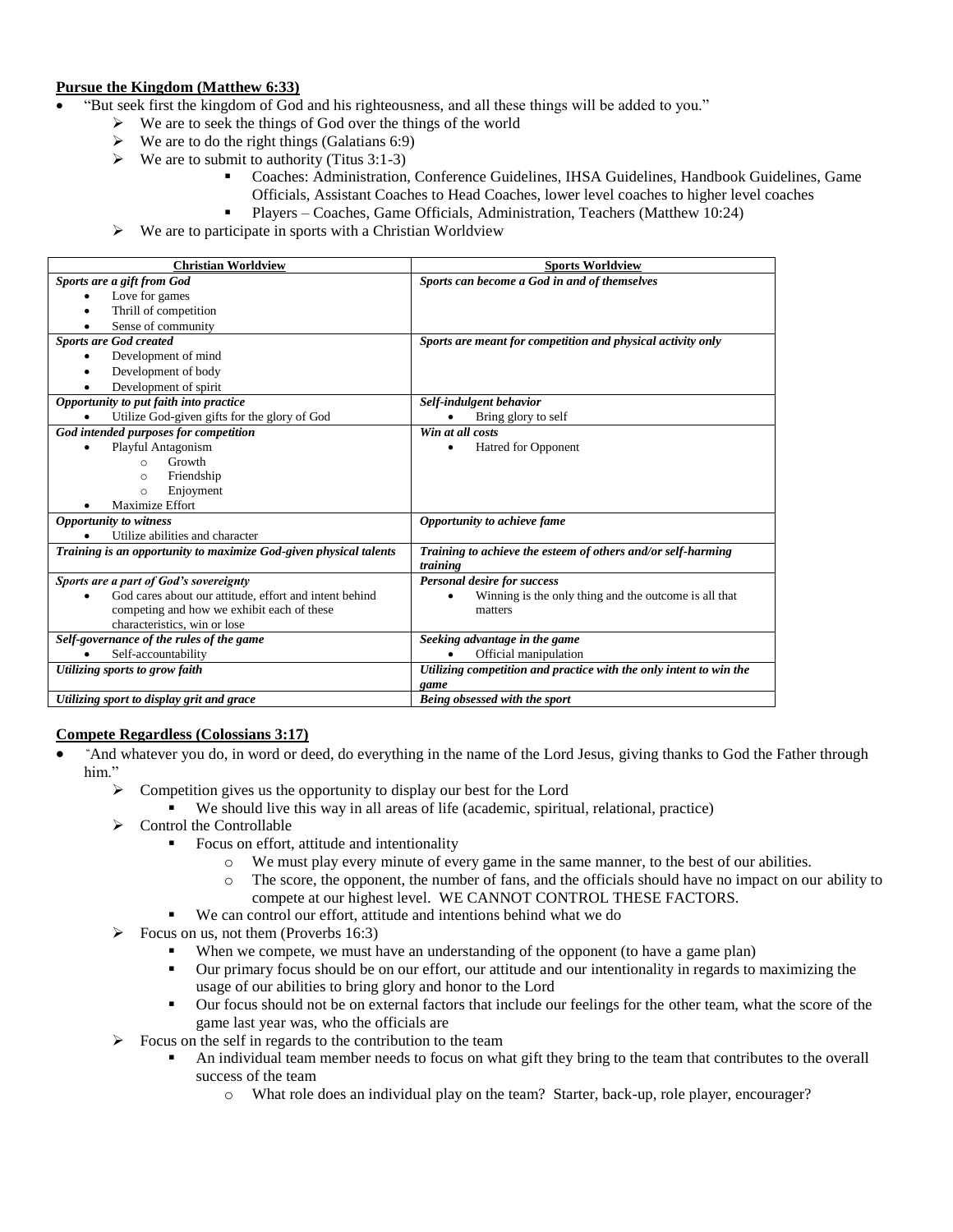#### **Live with Purpose (Ephesians 2:10)**

- "For we are his workmanship, created in Christ Jesus for good works, which God prepared beforehand, that we should walk in them."
	- $\triangleright$  Sport and Competition provide us an opportunity to worship God through the display of our abilities.
	- $\triangleright$  Coaches have been called to the position they are in because they are capable of:
		- Having a relationship development plan (Matthew 22:37-38/Proverbs 22:6)
		- o Coaches have a plan and are intentional about developing relationships with their players.
		- Having a program development plan (Colossians 3:23)
			- o Upper level coaches have developed a program for fundamentals and schemes that lower levels should work to execute
			- o This development is necessary in order to maximize the potential of all our athletes at each level in the process.
		- Having a fundamental and schematic development plan for each practice (Titus 2:7-8)
			- o Coaches have a plan for developing the fundamentals of their athletes commensurate with the level that they coach based on the program development plan
				- o Elementary Teams Aimed at player development through fundamentals. The concept of competition is introduced. Basic schemes will be introduced.
				- $\circ$  Junior High Continuation of player development aimed at preparing the athlete for high school competition. In addition to the fundamental instruction introduced in elementary sports, junior high sports will also aim to begin the development of schematic and competitive aspects of the athlete.
				- o High School Utilizing the skills taught at the previous levels, the high school level will be aimed at maximizing the potential that each athlete possesses. High school athletes will be asked to perform fundamental and schematic aspects of the sport at the highest level possible.
	- $\triangleright$  Players have been blessed with talents, gifts and abilities that are unique to them. These players are called to work to maximize their effort, attitude and intentionality in the development of these abilities under the guidance of their coach (Luke 6:40).
		- In order to accomplish this, athletes must be committed to working toward bettering their abilities (Exodus 18).
			- o This does not mean that they cannot have other interests
			- o This does mean that a commitment must be established to a limited number of particular interests at any given time
			- $\circ$  If an athlete cannot be committed to his or her sport s/he is limiting his or her ability to maximize his or her potential in that sport while at the same time hindering the ability of his or her teammates to experience success on the field/court.
			- o The same can be said of the athlete's conflicting interest. If the athlete has other commitments that are unable to be balanced with athletic commitments, he or she is limiting his or her ability to maximize the effort, attitude and intentionality given to these other commitments.
			- o Based on this rationale, if an athlete commits to a sport, they must remain committed through that sport season for his or her own benefit and the benefit of the team
				- The sport must be a priority that is second only to God, family and health commitments.

## **I. ORGANIZATIONAL CHART**

#### School Board

#### Administrator

Athletic Director

#### Coaches

#### Student Athlete/Parents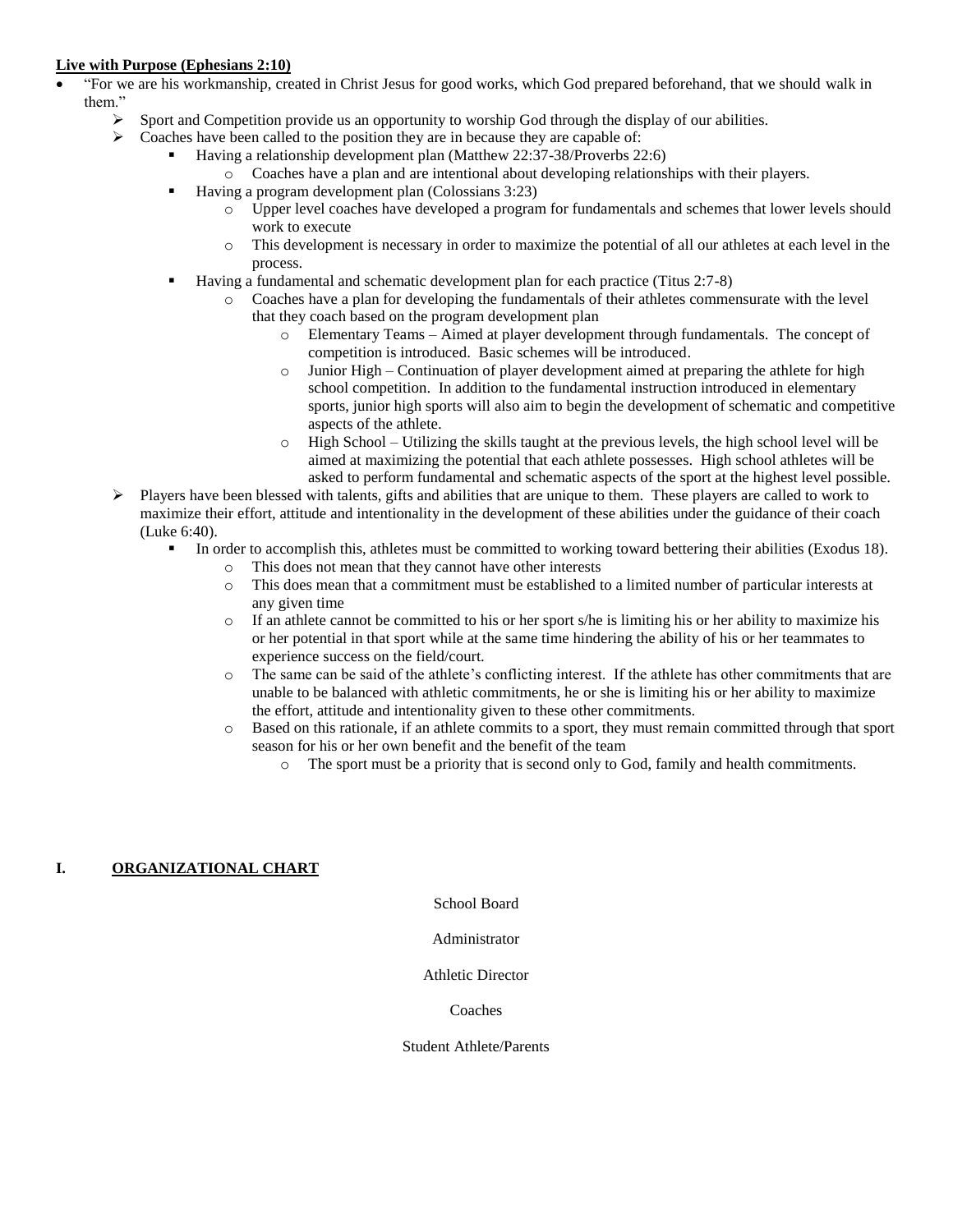## **II. ATHLETIC PROGRAMS OFFERED**

The Athletic Department offers several athletic teams for the junior high and high school students dependent upon interested student athletes and available coaches. Elementary school participation and training is also sponsored. Currently, the following programs are provided for our student athletes:

- A. Elementary (grades 5-6):
	- 1. Volleyball (girls) Fall Season
	- 2. Basketball (girls and boys) Winter Season
	- 3. Cheerleading (girls) Winter Season
- B. Junior High (grades 7-8):
	- 1. Volleyball (girls) Fall Season
	- 2. Soccer (co-ed) Fall Season
	- 3. Basketball (girls and boys) Winter Season
	- 4. Cheerleading (girls) Winter Season
- C. High School (grades 9-12):
	- 1. Volleyball (girls) Fall Season
	- 2. Soccer (co-ed) Fall Season
	- 3. Basketball (girls and boys) Winter Season
	- 4. Softball (girls) Spring Season
	- 5. Baseball (boys) Spring Season

## **III. ELIGIBILITY**

The athletic department at Grace Christian Academy aims to support the academic culture at the school. For this reason, the studentathletes that participate in athletics at Grace will be monitored to ensure that they are making satisfactory progress toward graduation.

- A. **'Fs'.** A grade of 'F' on a weekly progress report = no play. This means that if an 'F' is received at quarter time the athlete will be ineligible for that week. This would be applicable at quarter and semester time. One 'F' at quarter would mean the student would be ineligible until the next progress report that indicates no 'Fs' (could be the first week of the next quarter). One 'F' at semester time would mean the student would be ineligible until the first progress report without an 'F' (could be the first week of the next semester).
- B. **"Non-satisfactory grades."** A non-satisfactory grade is defined as any grade below a C-. A student will be deemed ineligible if he or she receives two non-satisfactory grades on a progress report or report card. This means that if a student has two non-satisfactory grades on a weekly grade report he or she will be ineligible for that week. This rule holds true for quarter grades. The result is that a student achieving two non-satisfactory grades at quarter time would be ineligible until a progress report shows all passing grades (could be the first week of the quarter).
	- a. **Note**: J-Term will be monitored and will count toward a student being able to recover his or her eligibility. After the 1<sup>st</sup> week of J-Term, if the student has all passing grades, he or she will be deemed eligible.
	- b. **Note**: The Illinois High School Association states that "a student becoming scholastically ineligible by the weekly eligibility check must remain ineligible for the full calendar week before possibly becoming eligible again."
	- c. **Note**: If a student athlete receives an Incomplete on the quarterly report card and fails to complete the work within the allotted time period, it is considered the same as an F.
- C. **Semester Rule**: an athlete will be deemed ineligible, and will be placed on probation for the first four weeks of the next semester if they receive two 'Fs' on their semester report card or if their previous semester's grade point average is below a 2.0.
	- a. **Note**: The four-week period for spring semester will include J-Term. This means that a student receiving two 'Fs' at semester, or possessing a grade average below 2.0, will be ineligible through J-Term and the first 2 weeks of third quarter.
- D. Any student being deemed ineligible will be required to attend study hall with Miss Gross after school each day. This study hall will take place from 3:00 – 3:30. If the student-athlete attends this study hall, and his or her practice takes place after the study hall, the student-athlete will be allowed to attend his or her sport team's practice. If the student does not attend the study hall, they will not be allowed to practice.
- E. The Athletic Director checks all student grades every Monday morning through Renweb. Grade checks are not taken in the middle of the week.
- F. The student-athlete has to be given opportunity to improve his or her tatus in order to regain his or her eligibility. This means that if during the week of ineligibility there are no new grades entered for the student, the student will be allowed to compete the week following his or her ineligibility penalty. Once new grades have been entered, the student-athlete's eligibility will be reevaluated.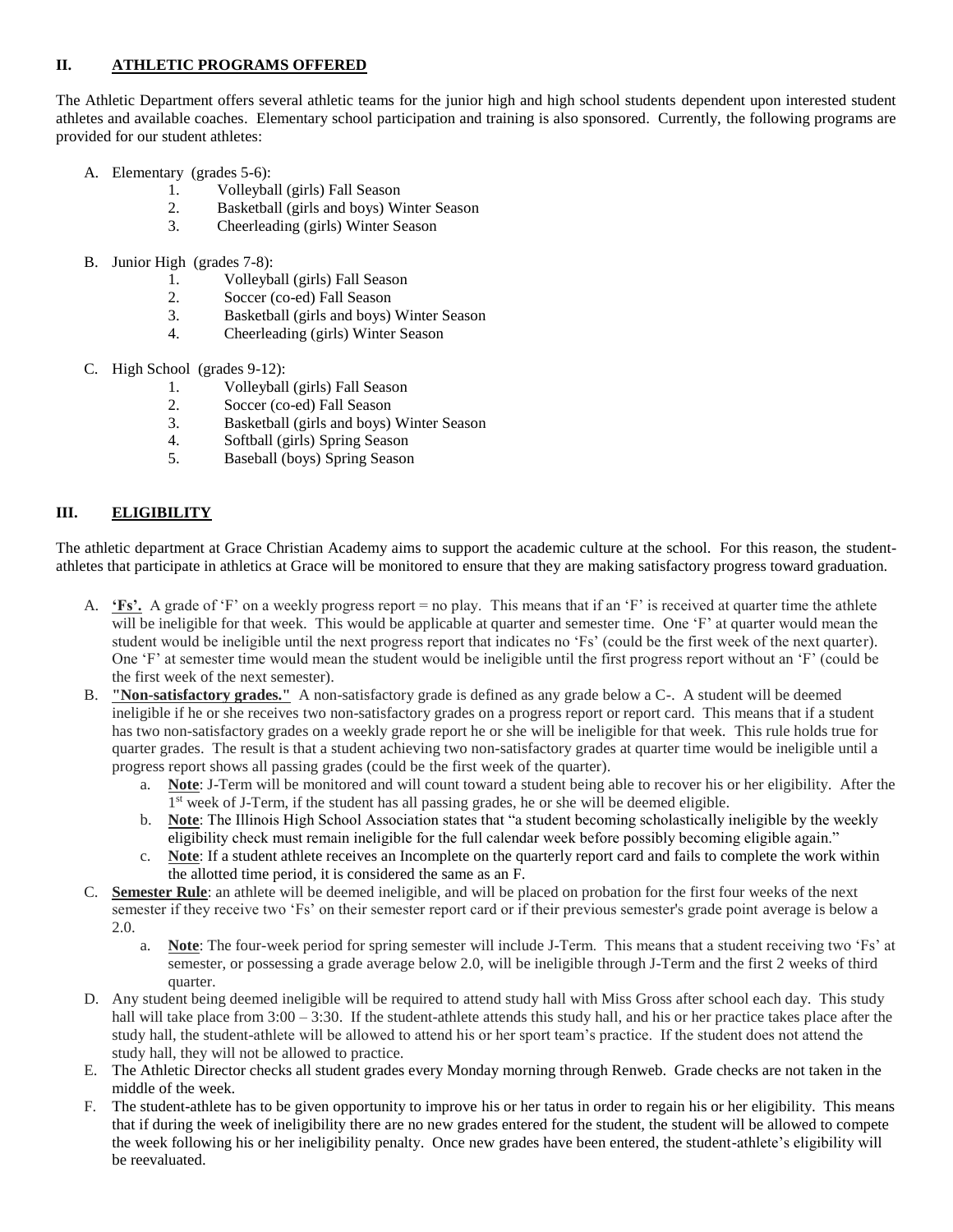- G. Christian conduct and character are important elements of the GCA athletic department. Excessive detentions will result in probation and/or suspension of the student athlete at the discretion of the Administration.
- H. The above policies also apply to any transfer student entering GCA. When determining athletic eligibility, the quarterly grades at the previous school is considered and averaged to determine the athletic eligibility of the transfer student.
- I. The Academy's Administrator and Athletic Director have the right to exercise discretion in regards to any of these eligibility rules. These individuals may work with the student and teacher(s) involved in an eligibility situation to determine if enforcing the above rules is the appropriate course of action. This discretion could be necessary in situations such as, but not limited to, a student receiving a low first grade in a class, resulting in a failing or non-satisfactory grade on an early progress report.
- J. Ineligible players are not allowed to dress or sit on the bench with the team.

## **IV. MEDICAL QUALIFICATION**

No student athlete is allowed to participate in practice or games until the Parental Permission Form, Physical, Athletic Fee and Parent and Student Responsibility Forms are returned.

In order to ensure our student athletes are physically capable to participate in our athletic programs, each student athlete must submit an annual physical examination.

- A. Certification is required within the last calendar year. A copy must be signed and on file in the school office before the first practice for any sport. Fall sport student athletes who are new to GCA are given a two-week grace period. This requirement is monitored by the athletic department. The required forms are available in the school office or on the GCA website.
- B. Coaches will receive a copy of the Emergency Permission Form for each student athlete and have it available at all practices and games.

#### **V. SCHOOL ATTENDANCE**

Attendance at school is an integral part of the student athlete's academic responsibility. Therefore, all student athletes are expected to have a good school attendance record.

A student who is not in attendance for more than half of the day (4+ classes) the day of a contest will not be eligible to compete in that day's contest. Exceptions: College visits, school sponsored activities, family emergency (hospitalization/death) or other circumstances approved at the discretion of the Academy's Athletic Director and/or Administrator.

- A. Student-athletes are expected to be in class the entire day to participate in practice/games. Exceptions are made for doctor's appointments or a family emergency. Student-athletes are also expected to be in class the entire day following a game unless the student athlete is ill, has a doctor's appointment, or has a family emergency.
- B. All class assignments are due as scheduled for the student athletes on the day of the game and the day following the game. It is recommended that all assignments are submitted before leaving campus for classes missed due to early dismissal. Tests and quizzes scheduled during early dismissal are administered at the discretion of the individual teacher.
- C. An excused or unexcused absence is determined by the front office and school administration.

#### **VI. PRACTICE/GAME ATTENDANCE**

Practice is very important to an athletic team. This is the time when the team develops unity, teamwork, skills, game strategies, and self-discipline. It is expected that the student athlete will place a high priority on practice time.

- A. Each coach will develop a practice schedule for the season that is coordinated with the Athletic Director, understanding that changes are expected. Practices will begin and end promptly at the scheduled time.
- B. Whenever there is a practice/game, student athletes are expected to attend unless they have permission from their coach to be absent. Excused absences from practice/games are granted for personal illness, death in the family, or special family/church occasions. The absence will be excused by the coach and should be communicated with the coach in order to be excused.
- C. Practices/games missed for work and outside functions are not encouraged. These events, although valuable, are not excused if it conflicts with the athletic schedule without approval from the coach.
- D. Student athletes must attend the entire practice/game. Early dismissals are not permitted, unless approved prior to the practice/game by the coach.
- E. Practice and/or game misses may result in the reduction of playing time. The coach has authority to make these decisions.
- F. Excessive unexcused absence may result in dismissal from the team. The coach's attendance records will stand as the final authority when computing absences. The coach will communicate excessive absences to the Athletic Director. Together they will communicate with the athlete and parent the dismissal from the team and the reason for the dismissal.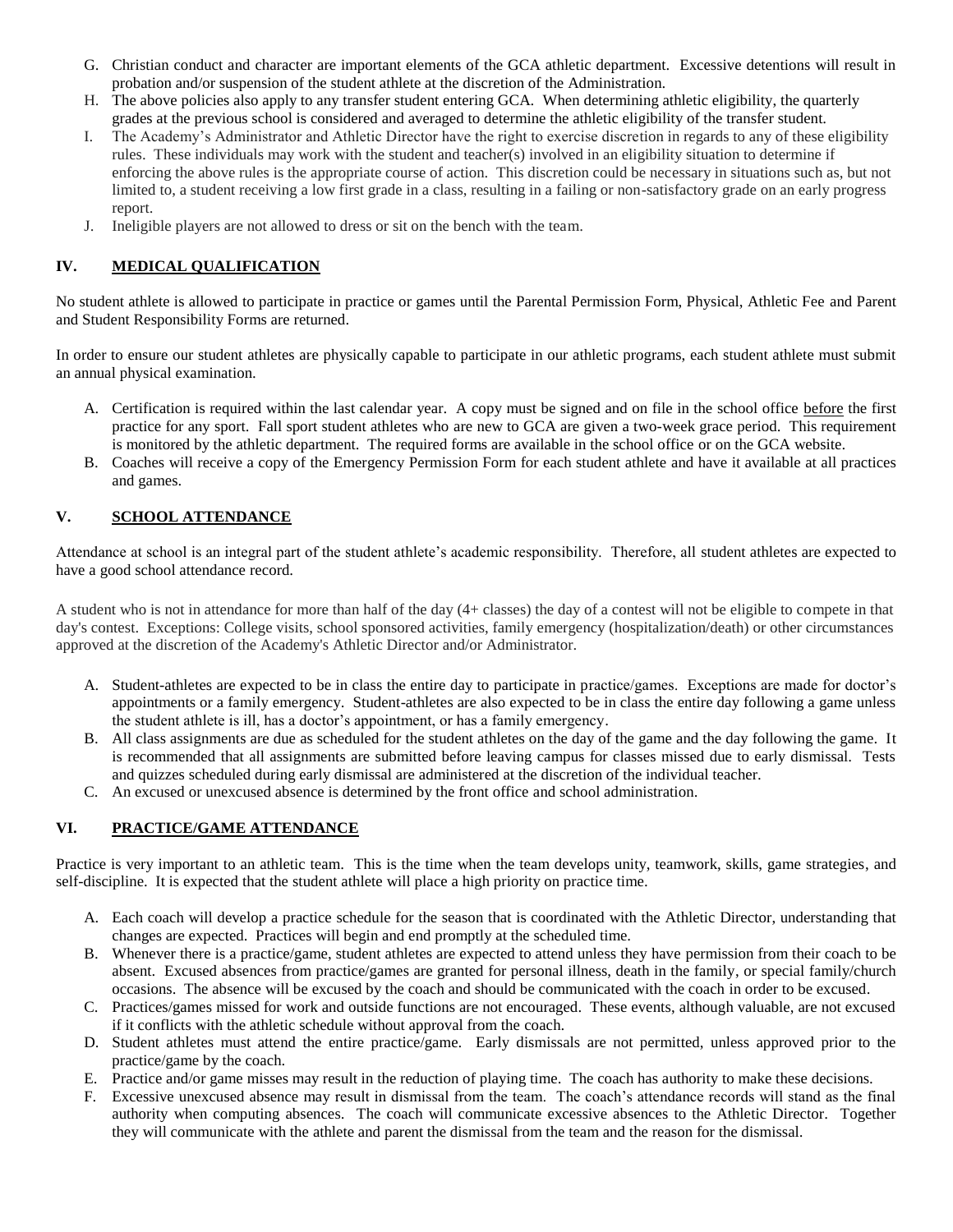- G. Required practices are held on school days only. Fall sports begin in August, two full weeks before school begins; winter sports on November 1; and spring sports begin after the varsity basketball seasons are over. Saturday practices are permitted with approval from the Athletic Director. Vacation day practices (i.e. Christmas, Thanksgiving, and Spring Break) are to be attended if the student athlete is in town. Every effort should be made to participate in games during vacation days. Absence from vacation day practices must be communicated with the coach. The coach has the authority to make playing time decisions based on vacation day practice misses.
- H. Injured student athletes who cannot physically participate are expected to attend all practices and games to support their team. Practice exceptions are for physical therapy or other medical related appointments. During all games, injured athletes will sit on the bench with the team.
- I. Any student athlete that will not attend a practice or game due to an excused absence must *personally* notify the coach as far in advance as possible. If the coach does not work at GCA, please notify the Athletic Director.

#### **VII. CONDUCT AND DRESS**

The student-athlete is in a strategic position to give others a picture of our school. That responsibility is not to be taken lightly. Student-athletes are expected to conduct themselves as ladies and gentlemen – on and off the field or court. The student-athlete is expected to be a testimony of Jesus Christ by their actions and words. Additionally, student-athletes should take pride in their personal appearance, understanding that their appearance is a reflection of Jesus Christ and GCA.

- A. If any student-athlete willfully damages the property of GCA or that of any opposing school, that student-athlete is liable for the damage and is subject to appropriate disciplinary action.
- B. Student-athletes will show proper respect for their teammates, coaches, officials, and fans at all times. a. Taunting or disrespect toward opposing players, coaches, fans, or referees is not tolerated.
- C. As a minimum, the student athlete will adhere to the GCA dress code at all home and away games as defined in the student handbook. Student athletes arriving from other athletic events (games or practice) are permitted to remain without having to change clothes.
- D. Individual coaches may set special standards for game days or special situations (such as tournaments) with the approval from the Athletic Director.
- E. No jewelry (which includes visible body piercing objects) shall be worn in any sport, practice, or games.

#### **VIII. SPORTMANSHIP CODE**

As in all areas of athletics, it is expected that our student athletes and fans conduct themselves in a Christ-like manner. Our faculty and administration are committed to promoting a high level of sportsmanship in such a way that avoids belittling others. Uncompromising respect for referees and officials is the standard. A focus to win is best tempered by an attitude of mutual respect. It is understood that watching any GCA athletic contest is a privilege and not a right. The following guidelines will be adhered to during all athletic competitions:

- A. Be reverent during prayer and the national anthem.
- B. Cheer for our team and not against anyone. Do not "boo" or make degrading remarks to anyone (i.e. opposing players, opposing fans, referees). Be positive! Do not question the abilities of a player on our own team and/or the decisions made by a coach. If you have a question about what a coach is doing, approach the coach and ask your question in a manner to provide clarification. Questioning a coach regarding starting line-ups and/or schematic decisions are not appropriate.
- C. Coaches are the only individuals that are to communicate with game officials. Parents, players and fans are to refrain from making comments to officials.
- D. Avoid anything that tends toward destructiveness or misuse of property, such as beating on the sides of the gym or banging on the bleachers.
- E. Inappropriate and disruptive noises should not be made during games.
- F. Remain off the playing floor or field, including before the contest begins, during halftimes or other breaks in the action, and after the contest is over.
- G. Abuse of any of these spectator guidelines may result in removal from the premises.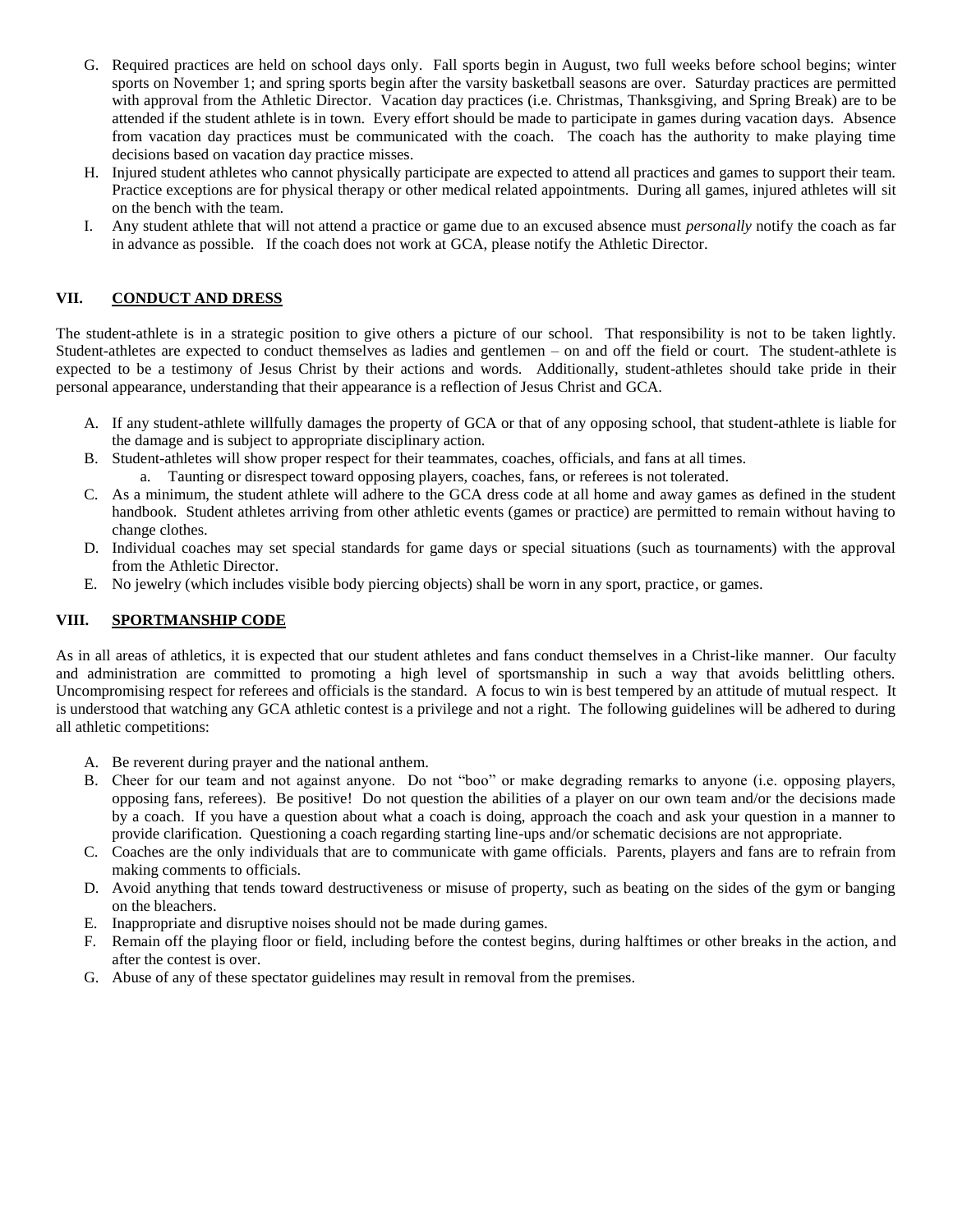## **IX. DISCIPLINARY ACTIONS**

Participation in athletics is an honor and a privilege as our student athletes are a public example to other students. Violation of the guidelines in this manual will result in disciplinary action (i.e. game suspension or team dismissal). Together, the athletic director, administration, and head coach have the authority to remove an athlete from any team when necessary.

- A. Technical Fouls/Cautions/Ejections. Any athlete receiving a conduct technical foul, unsportsmanlike caution (yellow/red card), or a verbal caution will result in a discussion with the head coach as deemed necessary. Any student athlete receiving a red card or technical in two consecutive games is immediately removed from that game/match and the following game/match. Any additional conduct fouls/cautions will result in a meeting with the coach, the student athlete, the parents, and the Athletic Director for further disciplinary actions.
- B. Any student athlete receiving two detentions in a semester (other than for tardies) will be deemed ineligible for the next contest his or her team competes. Each subsequent detention after the second detention will result in the student being deemed ineligible for the appropriate number of contests. Excessive detentions will result in a meeting with the coach, the student-athlete, the parents, and the athletic director for further disciplinary actions.
- C. An individual leaving a squad without the coach's permission or because of athletic rules violation forfeits all awards and may not participate on any other athletic team that same sport season.
- D. Any conduct on a team sanctioned trip or during a team sanctioned event that compromises the integrity of the athletic department or the school can result in dismissal from the athletic team and may result in removal from athletics at Grace.

## **X. UNIFORMS, EQUIPMENT, AND FEES**

Good stewardship is important as we take care of what has been provided for us. Therefore, all equipment must be handled with respect.

- A. Uniforms are used for games only. They are not to be worn except for a game for which they have been specified. This means that student athletes are not to wear in PE class, or for any other occasion without permission from the Athletic Director. Coaches who would like for their teams to wear uniforms to school may allow their teams to do so.
- B. Uniforms are the property of GCA and are to be returned clean at the completion of every athletic season. In the event a uniform is not returned or is damaged, the student athlete must pay the replacement cost.
- C. Equipment is issued and used only in the way intended for that particular sport. (Example: volleyballs are not soccer balls.) Coaches are responsible for the care of their equipment.

## **XI. PLAYING TIME POLICY**

At the high school level, there are no playing time requirements. Parents and student athletes should understand that at this level, playing time is determined by skill level. It is implicitly understood that attitude, commitment, and work ethic are major components to be considered as well. At the middle school level, we observe the following guidelines: *Grades 5 and 6*) equal playing time for ¾ of the contest with the final ¼ left to coach's discretion; *Grades 7 and 8*) no playing time requirements, although special efforts should be made to create opportunities for some playing time.

## **XII. TOURNAMENTS**

Grace teams have the opportunity to participate in tournaments that sometimes require an overnight stay. Student athletes are responsible for the cost of accommodations and their meals. Student athletes are expected to adhere to all school codes of conduct while on these trips.

## **XIII. ATHLETIC INSURANCE POLICY**

GCA does not assume any financial liability for injuries received while students are participating on an athletic team. Athletes should have some form of insurance as a result.

#### **XIV. INCLEMENT WEATHER POLICY**

Games are often cancelled due to inclement weather or poor field conditions.

- A. Authority to cancel games: The athletic director makes the final decision of cancellation regarding games.
- B. Authority to cancel practices: The team head coach will make the final decision regarding canceling practice.
- C. Announcement: During school hours, information is passed to the classrooms. Additionally, the cancellation will be posted on the GCA website and/or a parent alert will be sent to notify parents.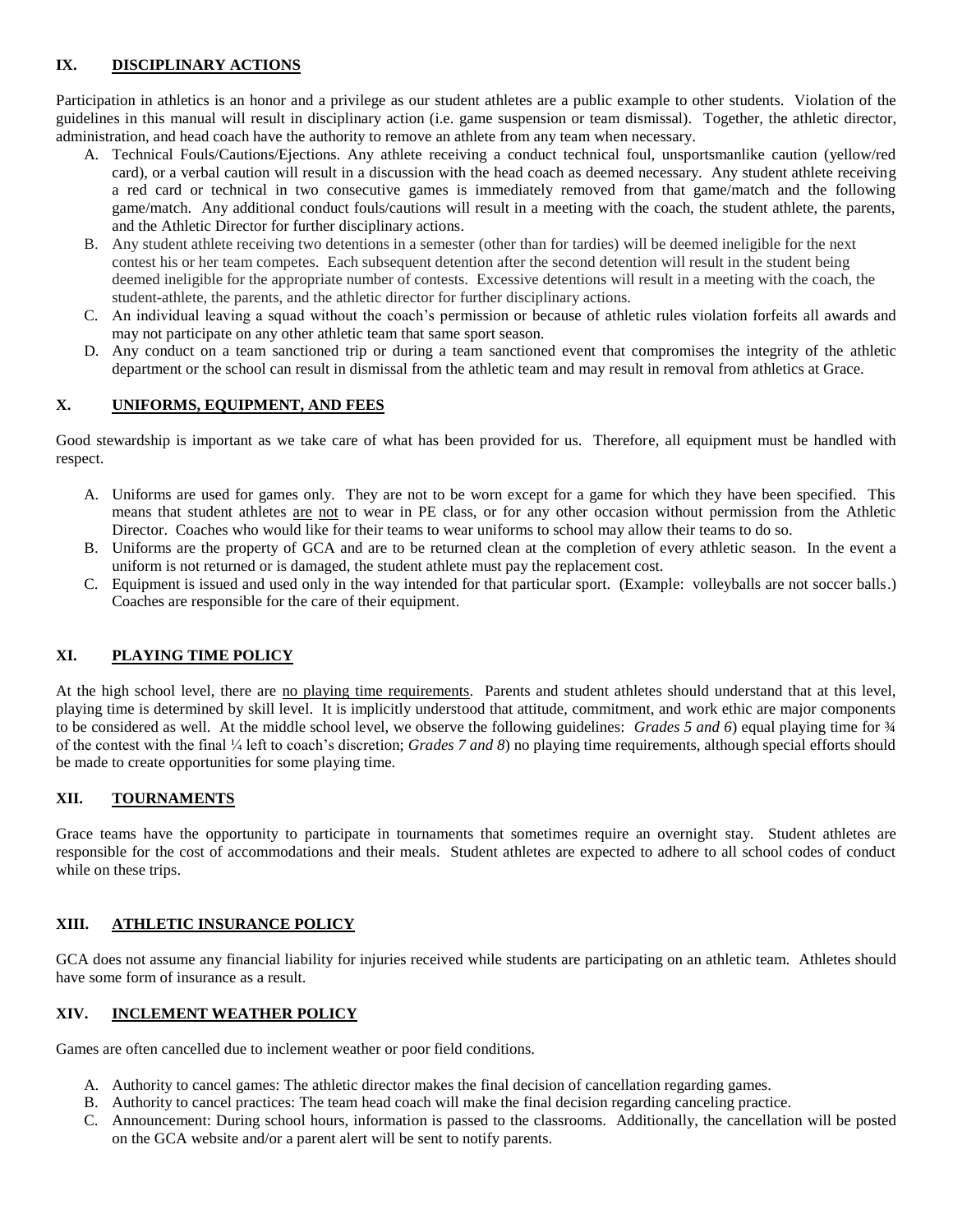#### **XV. TRANSPORTATION GUIDELINES**

- A. Best efforts will be made to provide school transportation for all student athletes to games.
- B. When transportation is provided, all student athletes must ride in school provided transportation to away games. The student athlete may return home with a parent provided the parent signs for the athlete to ride home with them on the appropriate form.
- C. Transportation plans for games will be announced to the student-athletes. If parent transportation is necessary, this information will be communicated in advance.

#### **XVI. AWARDS AND RECOGNITION**

Awards are important in a person's life and we recognize our student athletes for their God-given ability and achievement and as a means of motivation. God has promised awards for Christians who excel in areas of Christian life.

#### A. Athletic Awards

- a. Varsity letters are earned by reaching the following goals:
	- Volleyball Play at least half of the games.
	- Soccer Play at least half of the halves.
	- Basketball Play at least half of the quarters.
		- Softball/Baseball Play at least half of the innings.
	- Cheerleading Cheer the entire season.
- b. To earn a high school letter, a student athlete must participate in one sport for one year. If a player "letters" the player will receive a letter "G" with the appropriate pin (ball of the sport played) and a bar. Each year after that, when that same player "letters" again, they will receive another "bar" pin for the same sport. Any student having outstanding debts for equipment or uniforms (lost or stolen) will not receive an award until all debts are paid. Student-athletes unable to complete a season due to injury, illness or other such circumstances may earn an award if the coach feels it is justified.
- c. A Certificate of Participation is given to all elementary and JH student athletes.
- d. One student athlete from each GCA team (EL, JH, JV, and Varsity) will receive an award recognizing Christian character (The Crusader Award). To be eligible for this award, the student athlete must be a full-time student at GCA. Coaches will award up to three additional trophies at the discretion of the Athletic Director, based upon overall statistics and contribution to the team.
- e. Student athletes who play at the varsity level in at least three sports in a school year are eligible for the Triple Letter Award, if they meet the individual team letter requirements.
- f. The top senior athlete is chosen for the Dallas Washer Award by the Athletic Director and Administration.
- g. Homeschool student athletes are eligible to be a captain or co-captain during their second consecutive year as a team member.
- B. Scholar-Athlete Awards
	- a. The scholar-athlete Awards are presented to high school athletes who earn the award through a point total combining participation in athletics through the third quarter. Student-athletes must participate in at least two sports and have at least a 90% average, with no failing grades to qualify as a Scholar Athlete. These awards will be given at the end of the school year. Levels of acknowledgement are:

| Scholar Athlete of the Year           | $(1$ girl and 1 boy chosen out of the top 4) |
|---------------------------------------|----------------------------------------------|
| <b>MVP Scholar Athletes</b>           | $(90-100 \text{ points})$                    |
| 1 <sup>st</sup> Team Scholar Athletes | $(80-89 \text{ points})$                     |
| 2 <sup>nd</sup> Team Scholar Athletes | $(70-79 \text{ points})$                     |

Point System for Scholar Athlete Award, 100 points maximum: (Scholarship – 70 points; Athletics – 30 points) Grade Point Distribution Scale: Athletic Points:  $100 - 70$  pts. Two sports  $-20$  pts.  $99 - 68$  pts. Three sports  $-25$  pts. 98 – 66 pts. Four+ sports – 30 pts.  $97 - 64$  pts.  $96 - 62$  pts.

- $95 60$  pts.
- 94 58 pts.
- $93 56$  pts.
- $92 54$  pts.
- $91 52$  pts.
- $90 50$  pts.